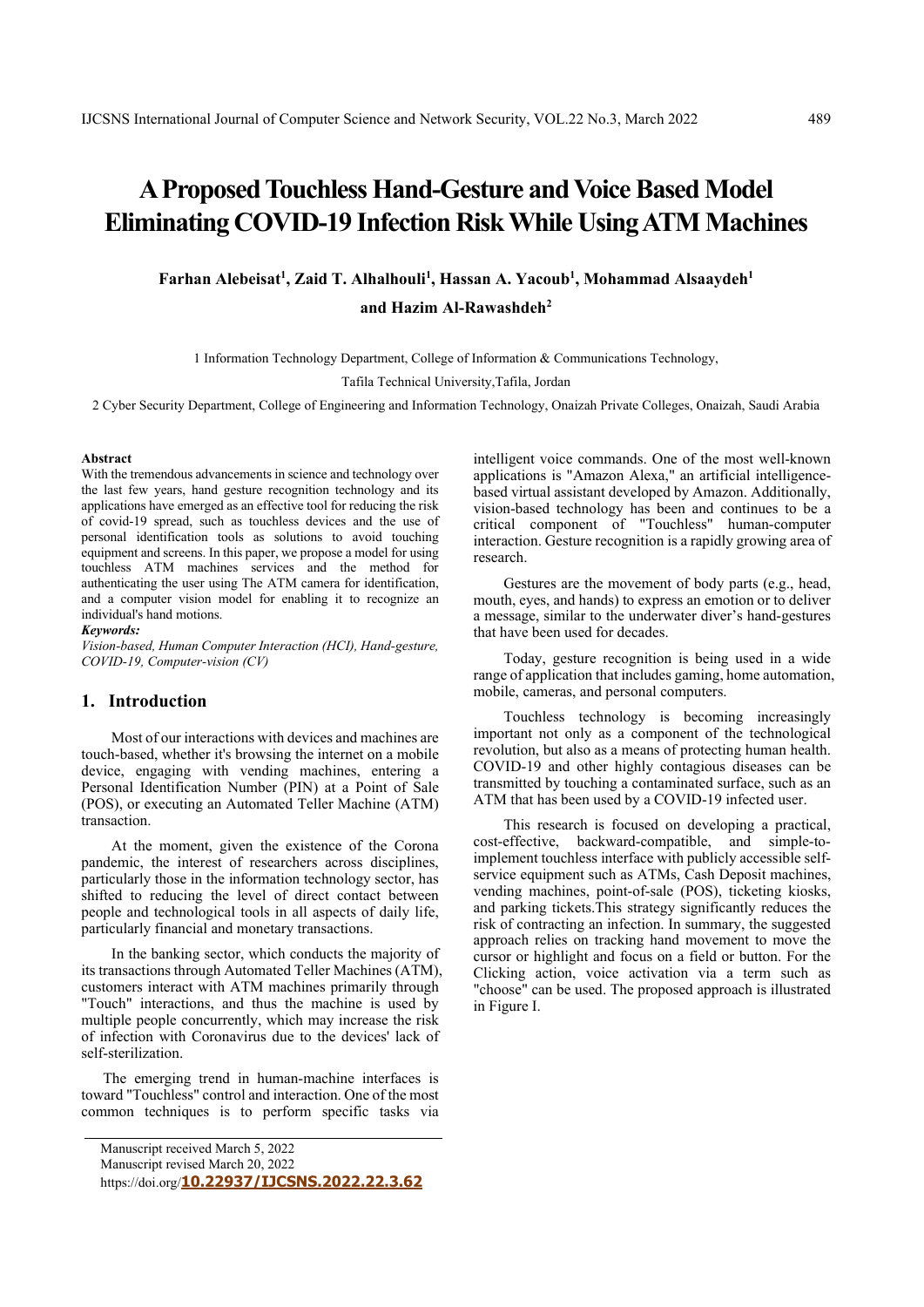

Figure 1: curser movement and clicking action

This article addressed security concerns, particularly when combining such a model with ATMs to conduct financial transactions and similar applications. Additionally, the paper contains suggested security methods that address both physical and user authentication-related concerns.

To ensure successful end-user adoption, the proposed solution additionally emphasizes the critical nature of usability and user experience in achieving desired results.

## **2.LITERATURE REVIEW**

Technology has progressed from touch-sensitive digital devices such as ATMs, and following the spread of the CONID-19, touch devices have become a problem without mitigating the risks associated with them. The way you handle a hand gesture without touching is dependent on a comprehensive authentication system that verifies the user from multiple sources. Using the memory-saving CNN form, you can correct the authentication code. The unique authentication code is a numeric value between 0 and 9. One technique to recognize motions that involve image processing is to match shapes or evaluate the difference between hand shapes using bypass neural networks (CNN) [1]. This paper provides a novel method for verifying air fingerprints by studying finger movements and brain activity using sensors. By monitoring projections, assessing three-dimensional geometric features, and analyzing electroencephalogram (EEG) responses, the similarity between gesture and non-gesture frames limits the measurement's usefulness [2]. It is difficult to define the boundaries of continuous movements while implementing the hand gesture detection system from start to finish in real time [3]. The employment of a real-time hand gesture identification approach based on side-by-side RGB frames and a lightweight semantic segmentation method (FASSD-Net) to improve the accuracy of time-segment networks

(TSNs) and time shift modules (TSMs) that are used in place of hand segmentation.

 Methods of depth and optical flow [4], The movement of the hand is classified in real time using ultrasound sensors, and a three-dimensional ray-tracing model is provided for non-touch sensing of hand motions utilizing microwaves or millimeter-wave radar [5]. [6], End users can customize gesture detection from demos, although hand detection is challenging, particularly in abnormal settings, for smartphones with RGB cameras on top [7]. A unified convolutional neural network technique for recognizing hand gestures and detecting fingertips [8] the dynamic hand gesture recognition system, which segments the hand using multiple deep learning architectures [9], is one example of a system with a promising future. Anvekar proposes to address the need for a touchless ATM during the covid-19 pandemic by designing a device and method for key or keyboard operation based on the detection of the user's finger with low energy consumption. Whereas Kumamoto and colleagues created a method that enables offline operation of a variety of public devices using personal smartphones while reducing the impact on currently deployed public devices [16]. Rubanagudi proposes a mechanism for dealing with ATMs based on the recognition of hand movement using British Sign Language, which benefits the blind through study, but it cannot be applied to natural people because everyone must learn sign language, which makes this proposal difficult to implement without special circumstances [17]. The researchers determined the use of hand gestures by placing the thumb and palm of the hand in the ATM and detecting the location of the hand with a high-quality camera and a well-lit backlight. This compromises privacy and security due to the lighting that is heard when an embezzler sees the movement of the hand through any embezzler, save for the development of ATMs and the introduction of cost-increasing modifications [18]. The researchers developed an authentication model using a combination of hand gestures and online signature. The user uses the hand gesture movement to authenticate through the accelerometer, the hand gesture device of the 3-axis accelerometer, and the controlled transmission to sense and collect the hand gesture, the signature can be dispensed with, to avoid security problems and maintain Privacy and to reduce the complications in the use of the ATM [19].

Recognizing non-touch hand gestures is the safest way to prevent the spread of diseases and viruses such as covid-19, particularly in public spaces such as elevators and automated teller machines, or even in closed spaces such as operating rooms that require a high level of sterilization maintenance, which contributes to the use of non-touch hand movements to accomplish the goal, and here the researchers used non-touch hand movements to accomplish the goal.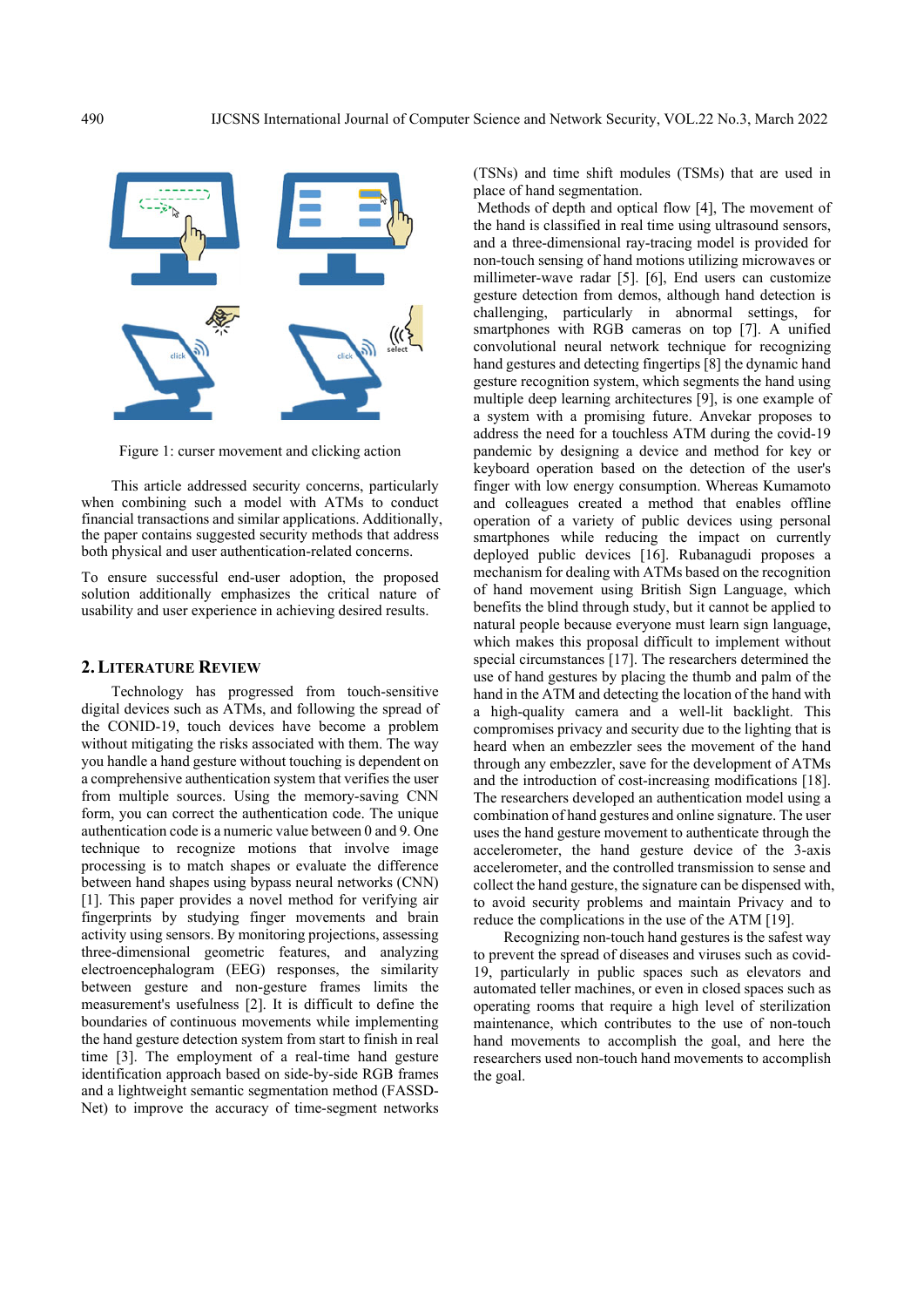### **3. Methodology**

To carry out this paper's methodology, a full-scale, transaction-focused study of existing ATM transaction requirements was completed, along with a feasibility study to implement touchless use. A conceptual design was then developed and implemented, based on all functional and non-functional requirements.

The changes that need to be made to the ATM software and hardware are also factored into this area. Additionally, this section pays attention to making minimal changes to current assets.

This section details a functional (minimum viable product, MVP) implementation of the Touchless ATM user experience. The MVP will employ CV to detect and monitor the user's hand movement; a cursor will be displayed on the ATM screen that will move in response to the user's hand movement. The click action will be detected via sound; in our case, any sound peak will be deemed a click; the sound can be human voice or just snapping your fingers.

To obtain an MVP version, a complete transaction lifecycle must be implemented; the following two sub-sections address a complete ATM transaction lifecycle in detail and a recommended touchless lifecycle in detail.

### *3.1 ATM Transaction Lifecycle.*

All ATMs worldwide follow the same three basic steps:

- 1. Account identification and User authentication
- 2. Performing transaction
- 3. Ending the ATM session

Each of the above points is explained in the context of what is currently being used in the industry and what is required to implement a touchless experience.

### *3.1.1 Account Identification and User Authentication*

Typically, before a user can do any action on an ATM, the user must first be linked to an account and then confirmed to ensure that the user is the true owner of the account. Usually, Two-Factor Authentication (2FA) is used to authorize a transaction; the 2FA is associated with something you own (a bank card) and something you know (PIN number).

Several banks have begun utilizing biometrics for the purposes of identity verification, authentication, and permission. [1] Defines biometrics as the features of the human body and behavior. They are outstanding characteristics for identity management. [12, 13] Biometric authentication is defined as the process of recognizing and verifying an individual's identity based on their unique physical characteristics, such as the patterns on their fingerprint, iris, voice, or face.

In the context of information technology and computer security, [14] defines biometrics as a method of identifying, authenticating, and controlling access using quantifiable human biological data that are unique and specific to that individual, in order to verify and confirm that individual's identity.

Having said that, the following methods are appropriate for account identification and authentication:

| Method                                                                                                    | ldentification         | Authenticatior                    | Touchless      |
|-----------------------------------------------------------------------------------------------------------|------------------------|-----------------------------------|----------------|
| Insertion of Bank cards in<br>to the ATM and with PIN<br>number                                           | Card                   | PIN                               | No             |
| Wireless<br>Using<br>card<br>enabled cards (Near field<br>communication)<br><b>NFC</b><br>with PIN number | Card                   | PIN                               | No             |
| Multifactor<br>authentication, using card,<br>PIN and biometric [13]                                      | Card                   | <b>PIN</b><br>$^{+}$<br>Biometric | No             |
| <b>Biometrics</b><br>(face)<br>recognition,<br>iris<br>recognition, etc.)                                 | Biometric              | Biometric                         | Yes            |
| <b>Biometric</b><br>for<br>identification and a PIN<br>for authentication [12]                            | Biometric              | <b>PIN</b>                        | N <sub>0</sub> |
| for<br>Bank<br>card<br>identification<br>and<br><b>Biometric</b><br>for<br>Authentication [12]            | Card                   | <b>PIN</b>                        | No             |
| Card-less Withdraw                                                                                        | Phone $No +$<br>Amount | Time<br>One<br>Token              | Yes            |

Table 1: Identification and Authentication Methods

### *3.1.2 Performing a Transactions*

Ordinary ATM transactions are initiated by the bank customer by pressing buttons or touching the screen, and to begin a transaction, the customer do the following:

- Select the transaction
- Fill transaction details (if needed)
- Confirming/Canceling the transaction

There are two ways to achieve a touchless user experience while using the ATM. The first is to modify the existing ATM application to support touchless user experience. The second is to introduce a new ATM application that is specifically designed for a touchless user experience using gestures and/or voice commands. Regardless of the approach taken, each operation mode must enable easy switching between touch-based and touchless operation. Optionally, each strategy should support both simultaneously; doing so enables consumers to adjust to new modifications without jeopardizing their ability to conduct ATM transactions owing to technical issues or adoption/misuse scenarios.

# **3.1.2.1 Changing existing ATM Application**

This approach will require modifications to the existing ATM application; the modifications will consist of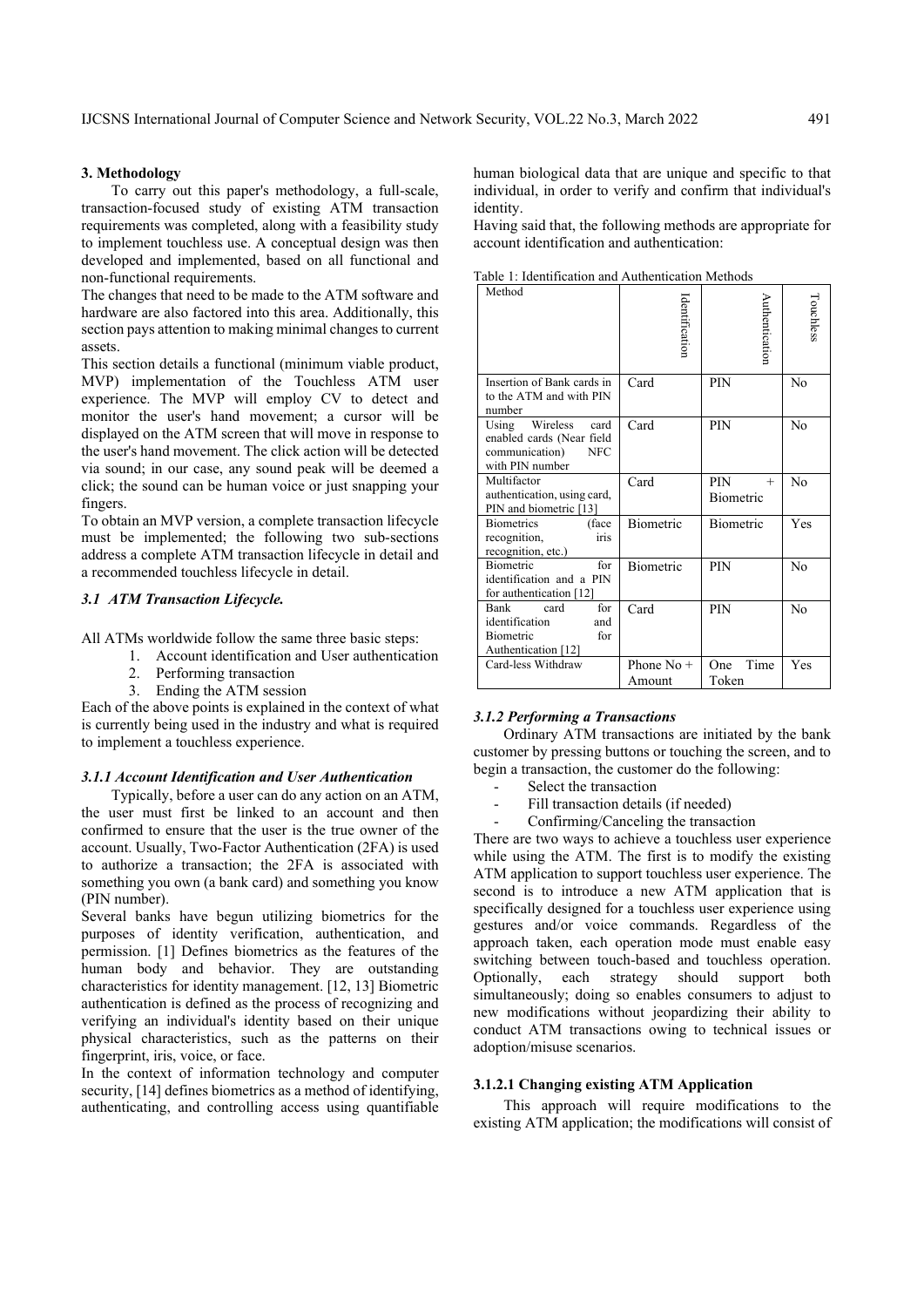displaying a cursor that moves in response to hand movement or directly selecting a transaction using voice instructions.

Most of data that is usually entered on an ATM are numeric characters that are entered using the PIN pad, accordingly, in a touchless user experience, and when the user opt to perform a transaction that requires user input, a software/virtual PIN pad must appear on the screen to allow the touchless data entry using hand-gesture or voice commands combination.

# **3.1.2.2 Building a New ATM Application**

This approach proposes that the ATM application be modernized to accommodate new technology and user experiences. ATMs currently run on Microsoft's Windows operating system. This should allow for the development of more intuitive programs that support a touchless user experience. To prevent misleading customers, the new design should be inspired by the original ATM user experience and should feature an animated gesture transition where screens flip forward and backward in response to hand movement. Additionally, it should be capable of supporting a touch-based experience.

### *3.1.3 Ending a Transactions*

Usually, after a cash withdrawal transaction, the ATM will automatically terminate the session; if the transaction is based on a card, the card will come out first, followed by the cash. Alternatively, the bank customer can simply press the cancel button on the ATM PIN pad or use the screen choices to terminate the transaction. However, with a touchless (card-less) experience, it is critical to have a rapid session termination strategy in place to protect the bank customer in the event of an emergency; this can be accomplished by adding a "End Now" button/icon to all touchless model screens. By selecting "End Now," the ATM automatically terminates the session and rolls back/reverses any pending transactions. End Now can be triggered with a hand gesture, a voice command, or by simply moving the cursor and selecting "End Now."

# *3.1.3.1 Recommended Touchless ATM Transaction Lifecycle*

The following is the suggested procedure for doing a touchless ATM transaction. For the ATM application portion, this solution is dependent on the previously described "Changing current ATM Application." There is no need to alternate between touchless and touch.

To facilitate identification and authentication, like the cordless withdrawal process that use a one-time token or one-time password (OTP), the Touchless approach will leverage mobile or internet banking to generate a one-time volatile token associated with a pre-determined amount.

Details about the token are entered using a virtual/soft PIN pad that appears on the screen.

With regards to transaction selection, this is accomplished through the use of the moving cursor and the sound command combination. And a virtual PIN pad will display to complete transaction details.

Finally, ending the session is done by having an "End Now" icon that is linked to hand-gesture and/or voice command.

# **4. Results and Discussion**

In this section we will embed answers to the following design related question.

- What will the users be doing when carrying out their tasks?
- How will the system support these?
- What kind of interface metaphor, if any, will be appropriate?
- What kinds of interaction modes and styles to use?

The purpose of this paper is to introduce a user interaction with an ATM that is modern, safe, successful, user-friendly, simple to grasp, and backward compatible. The proposed approach must be complete and adhere to all functional and non-functional requirements already in use by banks.

To accomplish the aforementioned, the approach should be non-invasive and reversible, which means that after attempting to use the touchless experience, the user can switch back to touch-based interaction at any time without having to repeat previously completed processes.

The new design will offer suggestions to encourage users to engage in touchless contact, as well as helpful hints to guide users along the touchless interaction. Additionally, the final User Interface (UI) must incorporate large icons and buttons to make it easier for the user to conduct screen tasks using hand-gesture.

As discussed in the methodology section, the following are the list of activities:

- Account identification
- Interaction selection (Touchless or Touch based)
- User authentication
- Hand gesture based number selection
- Moving a courser and tapping click a virtual PIN Pad
- Transaction Selection
- Screen flipping to reach desired transaction
- Filling transaction details
- Confirming transaction
- Ending the ATM session

# *4.1 Account Identification*

To begin, the customer is advised to input the bank card or just use the contactless option. We recommend displaying a masked video stream in the top right corner to indicate to the user that this ATM utilizes a front-facing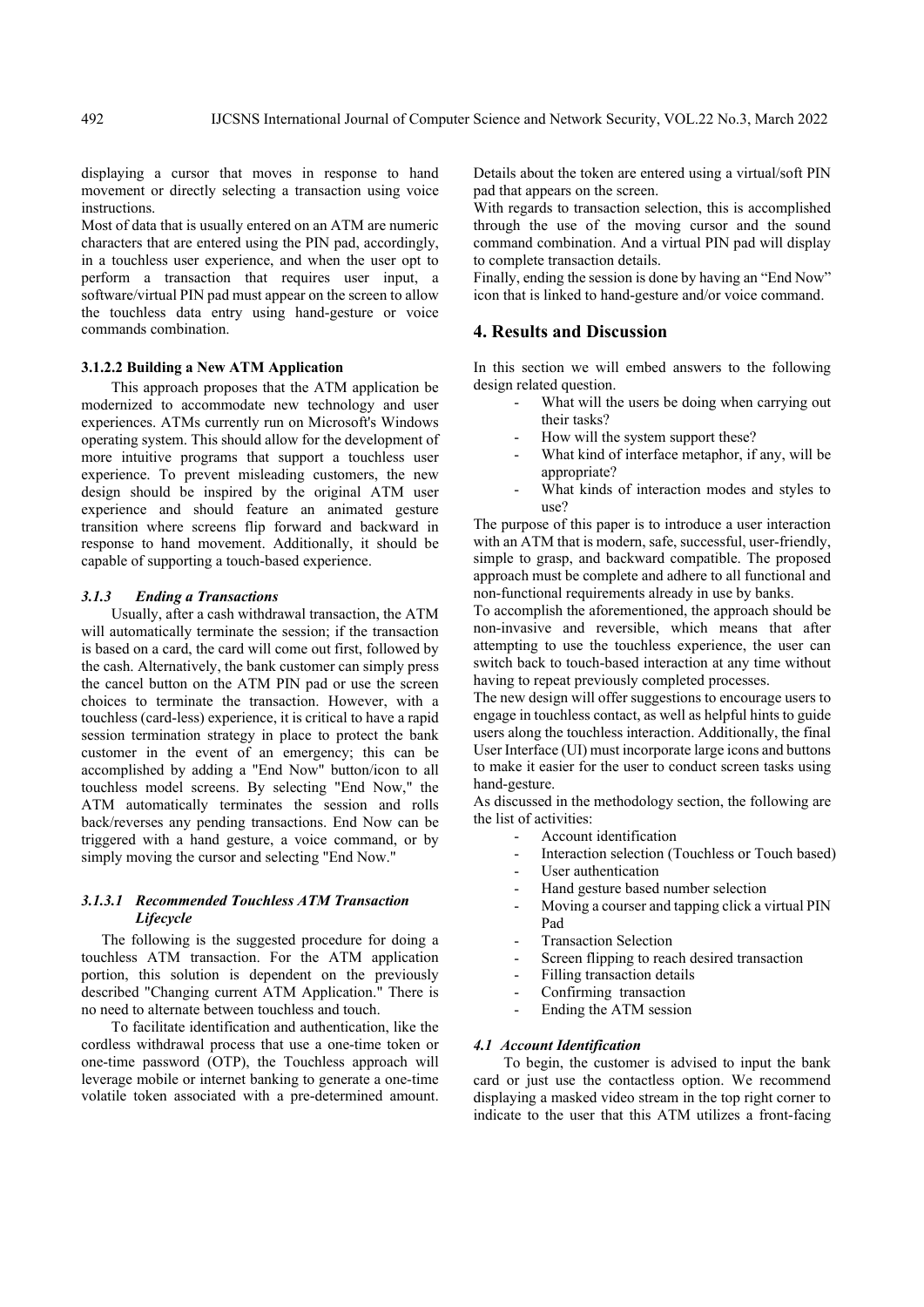camera to capture user movement; we believe that displaying such films may encourage the user to try the touchless experience.



Figure 2: Account Identification

*4.1.1 Interaction selection (Touchless or Touch based)*  After identifying the account, the user is prompted to begin a touchless user experience by simply aligning his/her hand in the RED rectangle area in the center of the screen. At any point, the user is automatically transferred to a touch-based experience if the user interacts with the ATM's buttons or touch screen.



Figure 3: Interaction selection

### *4.1.2 User Authentication*

Authentication can be accomplished by the use of a PIN, a token, or an OTP. The identification number can be submitted via hand gestures, in which the user just presents the number with his or her fingers, and the CV module counts the number of fingers and enters it in the input area.



Figure 4: finger counting

Alternatively, a virtual PIN pad is displayed to the user and using hand-gesture the use moves the curser over the number and chose the numbers accordingly.



Figure 5: moving curser over a virtual PIN pad

# *4.1.3 Transaction Selection*

There are numerous transaction selection possibilities and scenarios while utilizing a touchless experience. Selecting a transaction can be accomplished by vocal instructions, such as "user says: CASH WITHDRAW," or by simply moving the cursor over transaction options on the screen. Our suggestion is to introduce new screens that can be flipped sideways, allowing the user to navigate to the desired transaction; however, to ensure a friendly user experience, the screens should be ordered according to the most frequently performed transactions using logged-in user historical data.



Figure 6: Transaction Selection

Filling transaction details is as easy as filling the PIN number, same approach is adopted, the user can choose to use the virtual PIN pad or the hand gesture screen.



Figure 7: finger counting